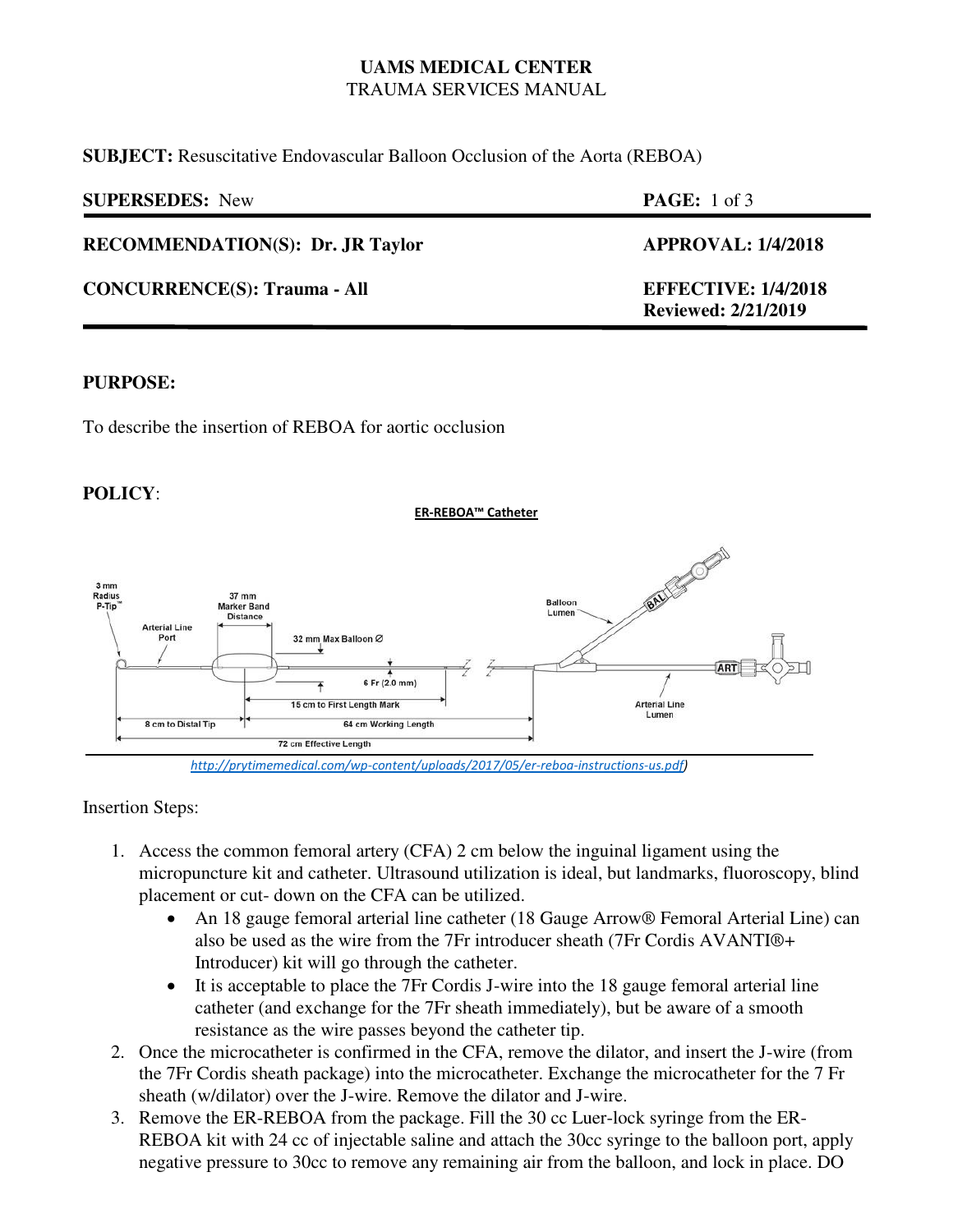# **UAMS MEDICAL CENTER**  TRAUMA SERVICES MANUAL

**SUBJECT:** Resuscitative Endovascular Balloon Occlusion of the Aorta (REBOA)

| <b>SUPERSEDES:</b> New                  | <b>PAGE:</b> $2 \text{ of } 3$                           |
|-----------------------------------------|----------------------------------------------------------|
| <b>RECOMMENDATION(S): Dr. JR Taylor</b> | <b>APPROVAL: 1/4/2018</b>                                |
| <b>CONCURRENCE(S): Trauma - All</b>     | <b>EFFECTIVE: 1/4/2018</b><br><b>Reviewed: 2/21/2019</b> |

NOT PLACE MORE THAN 24 cc IN THE SYRINGE. The ER-REBOA balloons hold a MAXIMUM of 24 cc. Flush the arterial port in order to ensure a column of fluid in the arterial line portion of the REBOA.

- 4. Measure approximate distance of insertion using the white hash mark on the catheter:
	- Zone 1 external landmark tip of ER-REBOA at sternal notch
	- Zone 3 external landmark tip of ER-REBOA at xiphoid
- 5. Advance the orange peel away sheath over the balloon and P-tip. Insert the orange sheath tip into the 7Fr sheath to pop open the valve (barely 1cm). Insert the catheter through the peel-away sheath and 7Fr sheath to the desired distance. Retract or peel the orange sheath away in order to visualize the catheter markings. A chest or abdominal x-ray MUST BE obtained to confirm device placement prior to balloon inflation. While waiting for x-ray, attach the A-line port (flush optional) to the transducer to obtain a systemic arterial pressure before the balloon is inflated.
- 6. Once the catheter is confirmed in the desired location (2 radiopaque markers located at each end of the balloon will be visible on x-ray), hold the catheter at its insertion site into the sheath DURING and AFTER inflation (especially at Zone 1). Failure to secure the catheter during and after inflation may result in balloon migration and possible aortic intimal injury.
- 7. Inflate the balloon until an increase in the patient's blood pressure is seen or there is loss of pulse in the contralateral femoral artery. The balloon holds a max 24cc of saline and over inflation should be avoided. Once inflated to the appropriate volume lock in place.
	- Average balloon fill for Zone 1: 15 cc (unpublished data)
	- Average balloon fill for Zone 3: 11 cc (unpublished data)
- 8. Secure the catheter to the sheath, and sheath to the patient. Additional x-rays are optional but encouraged if time permits.
- 9. Once the need for the catheter has passed, deflate the balloon by attaching an empty syringe, retracting to 30cc, and lock in place. A few seconds is required to remove all fluid and air from the balloon and catheter. Disconnect the A-line transducer from the A-line port and lock.
- 10. Remove the catheter from the sheath.
- 11. Flush the 7Fr sheath with saline.
- 12. When coagulation parameters are improved/corrected and patient has stabilized, remove the sheath from the groin and apply manual compression for 30 minutes. No closure device has been found to be more effective than CORRECTLY APPLIED manual compression. The patient must be supine (no hip/knee flexion) for 6 hours after compression is completed. Preferentially this should be done prior to leaving the Operating Room with verification of pulses before and after removal. If there is any doubt about pulse examination, on table angiogram via a 7FR sheath should be completed prior to sheath removal.